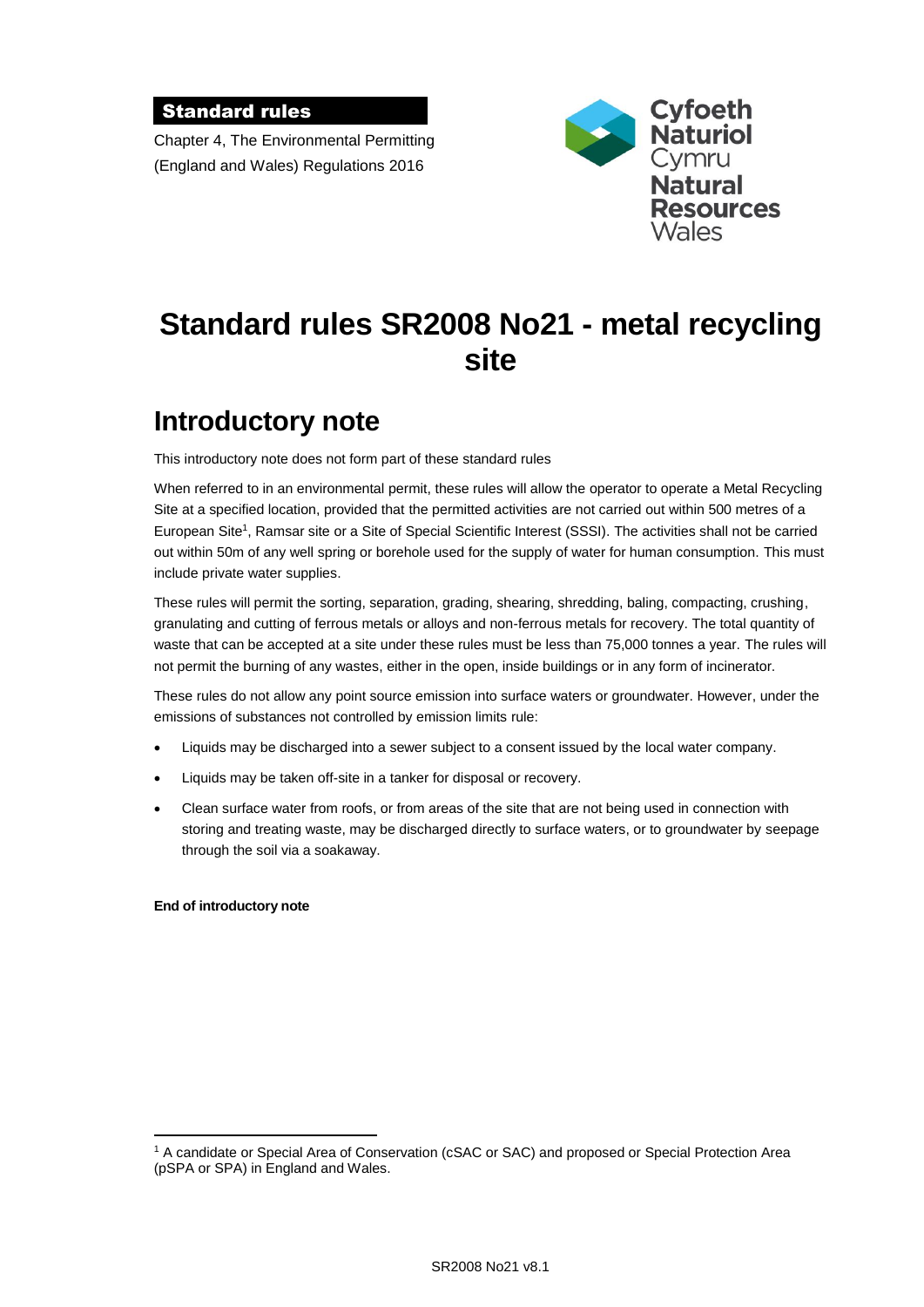# **Rules**

## **1 – Management**

### **1.1 General management**

- 1.1.1 The operator shall manage and operate the activities:
	- (a) in accordance with a written management system that identifies and minimises risks of pollution, including those arising from operations, maintenance, accidents, incidents, non-conformances, closure and those drawn to the attention of the operator as a result of complaints; and
	- (b) using sufficient competent persons and resources.
- 1.1.2 Records demonstrating compliance with rule 1.1.1 shall be maintained.
- 1.1.3 Any person having duties that are or may be affected by the matters set out in these standard rules shall have convenient access to a copy of them kept at or near the place where those duties are carried out.
- 1.1.4 The operator shall comply with the requirements of an approved competence scheme.

#### **1.2 Avoidance, recovery and disposal of wastes produced by the activities**

- 1.2.1 The operator shall take appropriate measures to ensure that:
	- (a) the waste hierarchy referred to in Article 4 of the Waste Framework Directive is applied to the generation of waste by the activities; and
	- (b) any waste generated by the activities is treated in accordance with the waste hierarchy referred to in Article 4 of the Waste Framework Directive; and
	- (c) where disposal is necessary, this is undertaken in a manner which minimises its impact on the environment.
- 1.2.2 The operator shall review and record at least every four years whether changes to those measures should be made and take any further appropriate measures identified by a review.

# **2 – Operations**

### **2.1 Permitted activities**

2.1.1 The operator is only authorised to carry out the activities specified in table 2.1 below ("the activities").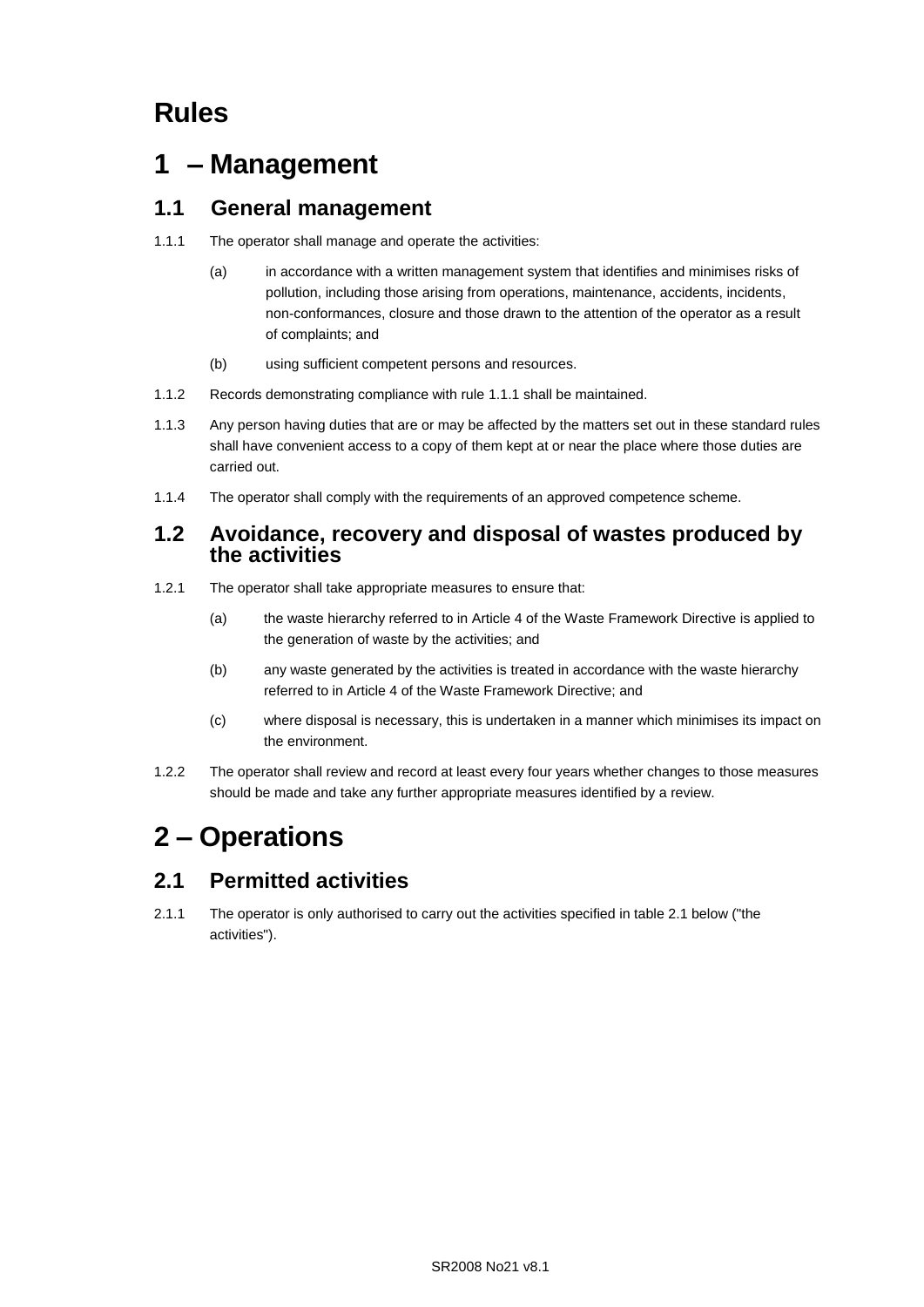| <b>Table 2.1 activities</b>                                                                                                                                          |                                                                                                                                                                                                                                              |
|----------------------------------------------------------------------------------------------------------------------------------------------------------------------|----------------------------------------------------------------------------------------------------------------------------------------------------------------------------------------------------------------------------------------------|
| <b>Description of activities</b>                                                                                                                                     | Limits of activities                                                                                                                                                                                                                         |
| R13: Storage of wastes pending any of the<br>operations numbered R1 to R12 (excluding<br>temporary storage, pending collection, on the site<br>where it is produced) | Treatment consisting only of sorting, separation,<br>grading, shearing, shredding, baling, compacting,<br>crushing, granulating and cutting of ferrous metals<br>or alloys and non-ferrous metals into different<br>components for recovery. |
| <b>R4:</b> Recycling/reclamation of metals and metal<br>compounds                                                                                                    | The maximum quantity of non-hazardous waste<br>subject to a shredding operation shall not exceed<br>75 tonnes per day.                                                                                                                       |
|                                                                                                                                                                      | There shall be no treatment of lead acid batteries.                                                                                                                                                                                          |
|                                                                                                                                                                      | The maximum quantity of hazardous waste stored<br>at the site shall not exceed 50 tonnes at any one<br>time.                                                                                                                                 |
|                                                                                                                                                                      | Wastes shall be stored for no longer than 3 years<br>prior to recovery.                                                                                                                                                                      |

### **2.2 Waste acceptance**

- 2.2.1 Waste shall only be accepted if:
	- (a) it is of a type and quantity listed in table 2.2 below; and
	- (b) it conforms to the description in the documentation supplied by the producer and holder.

|                                                                           | Table 2.2. Waste types and quantities                                                                                 |
|---------------------------------------------------------------------------|-----------------------------------------------------------------------------------------------------------------------|
|                                                                           | <b>Maximum Quantities</b>                                                                                             |
|                                                                           | The total quantity of waste accepted at the site shall be less than 75,000 tonnes a year.                             |
| <b>Exclusions</b>                                                         |                                                                                                                       |
| Wastes having any of the following characteristics shall not be accepted: |                                                                                                                       |
|                                                                           | Consisting solely or mainly of dusts, powders or loose fibres                                                         |
| ٠                                                                         | Wastes that are in a form which is either sludge or liquid                                                            |
| Waste<br>Code                                                             | <b>Description</b>                                                                                                    |
| 02                                                                        | WASTES FROM AGRICULTURE, HORTICULTURE, AQUACULTURE, FORESTRY, HUNTING<br>AND FISHING, FOOD PREPARATION AND PROCESSING |
| 02 01                                                                     | wastes from agriculture, horticulture, aquaculture, forestry, hunting and fishing                                     |
| 02 01 10                                                                  | waste metal                                                                                                           |
| 12 <sup>°</sup>                                                           | WASTES FROM SHAPING AND PHYSICAL AND MECHANICAL SURFACE TREATMENT OF<br><b>METALS AND PLASTICS</b>                    |
| 1201                                                                      | wastes from shaping and physical and mechanical surface treatment of metals and                                       |
|                                                                           | plastics                                                                                                              |
| 12 01 01                                                                  | ferrous metal filings and turnings                                                                                    |
| 12 01 03                                                                  | non-ferrous metal filings and turnings                                                                                |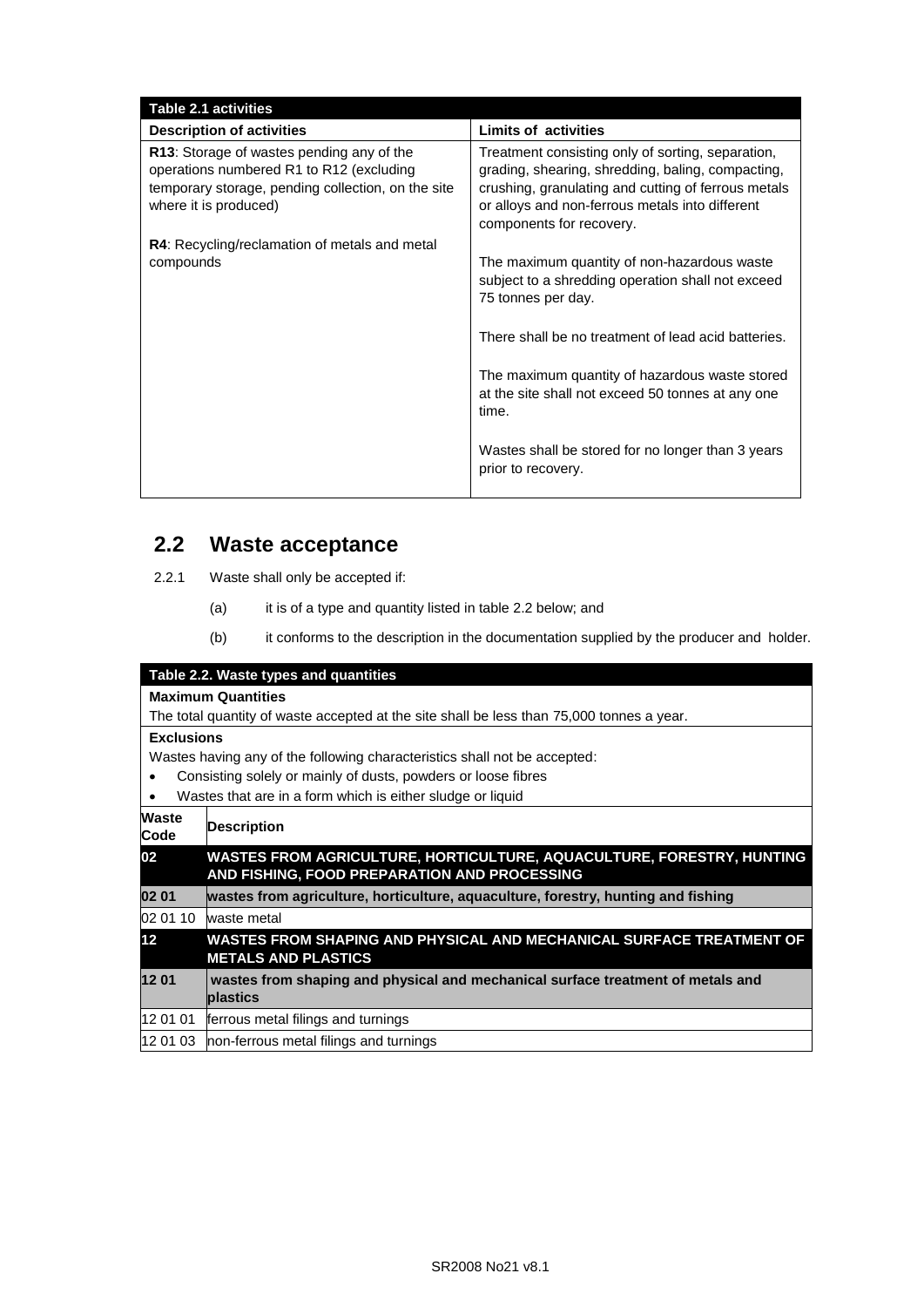| 15             | WASTE PACKAGING, ABSORBENTS, FILTER MATERIALS, WIPING CLOTHS AND<br>PROTECTIVE CLOTHING NOT OTHERWISE SPECIFIED                                                                                         |
|----------------|---------------------------------------------------------------------------------------------------------------------------------------------------------------------------------------------------------|
| 15 01          | Packaging (including separately collected municipal packaging waste)                                                                                                                                    |
| 15 01 04       | metallic packaging                                                                                                                                                                                      |
| 16             | <b>WASTES NOT OTHERWISE SPECIFIED IN THE LIST</b>                                                                                                                                                       |
| 16 01          | end-of-life vehicles from different means of transport [including off-road machinery] and<br>wastes from dismantling of end-of-life vehicles and vehicle maintenance (except 13,14, 16<br>06 and 16 08) |
| 16 01 06       | end-of-life vehicles containing neither liquids nor other hazardous components                                                                                                                          |
| 16 01 17       | ferrous metal                                                                                                                                                                                           |
| 16 01 18       | non-ferrous metal                                                                                                                                                                                       |
| 16 01 22       | discarded components not otherwise specified                                                                                                                                                            |
| 16 06          | batteries and accumulators                                                                                                                                                                              |
|                | 16 06 01* lead batteries                                                                                                                                                                                |
| 17             | CONSTRUCTION AND DEMOLITION WASTES (INCLUDING EXCAVATED SOIL FROM<br><b>CONTAMINATED SITES)</b>                                                                                                         |
| 1704           | metals (including their alloys)                                                                                                                                                                         |
| 17 04 01       | copper, bronze, brass                                                                                                                                                                                   |
| 17 04 02       | laluminium                                                                                                                                                                                              |
| 17 04 03 lead  |                                                                                                                                                                                                         |
| 17 04 04 Izinc |                                                                                                                                                                                                         |
|                | 17 04 05 liron and steel                                                                                                                                                                                |
| 17 04 06 tin   |                                                                                                                                                                                                         |
|                | 17 04 07 Imixed metals                                                                                                                                                                                  |
|                | 17 04 11 cables other than those mentioned in 17 04 10                                                                                                                                                  |
| 19             | WASTES FROM WASTE MANAGEMENT FACILITIES, OFF-SITE WASTE WATER<br>TREATMENT PLANTS AND PREPARATION OF WATER INTENDED FOR HUMAN<br><b>CONSUMPTION/INDUSTRIAL USE</b>                                      |
| 1901           | wastes from incineration or pyrolysis of waste                                                                                                                                                          |
| 19 01 02       | ferrous materials removed from bottom ash                                                                                                                                                               |
| 19 10          | wastes from shredding of metal-containing wastes                                                                                                                                                        |
| 19 10 01       | liron and steel waste                                                                                                                                                                                   |
|                | 19 10 02   non-ferrous waste                                                                                                                                                                            |
| 19 12          | wastes from the mechanical treatment of waste (for example sorting, crushing,<br>compacting, pelletising) not otherwise specified                                                                       |
| 19 12 02       | ferrous metal                                                                                                                                                                                           |
| 19 12 03       | non-ferrous metal                                                                                                                                                                                       |
| 20             | MUNICIPAL WASTES (HOUSEHOLD WASTE AND SIMILAR COMMERCIAL, INDUSTRIAL<br>AND INSTITUTIONAL WASTES) INCLUDING SEPARATELY COLLECTED FRACTIONS                                                              |
| 20 01          | separately collected fractions (except 15 01)                                                                                                                                                           |
| 20 01 33*      | batteries and accumulators included in 16 06 01, 16 06 02 or 16 06 03 and unsorted batteries and<br>accumulators containing these batteries (consisting of lead batteries only)                         |
| 20 01 40       | metals                                                                                                                                                                                                  |

### **2.3 Operating techniques**

2.3.1 The activities shall be operated using the techniques and in the manner described in Table 2.3 below.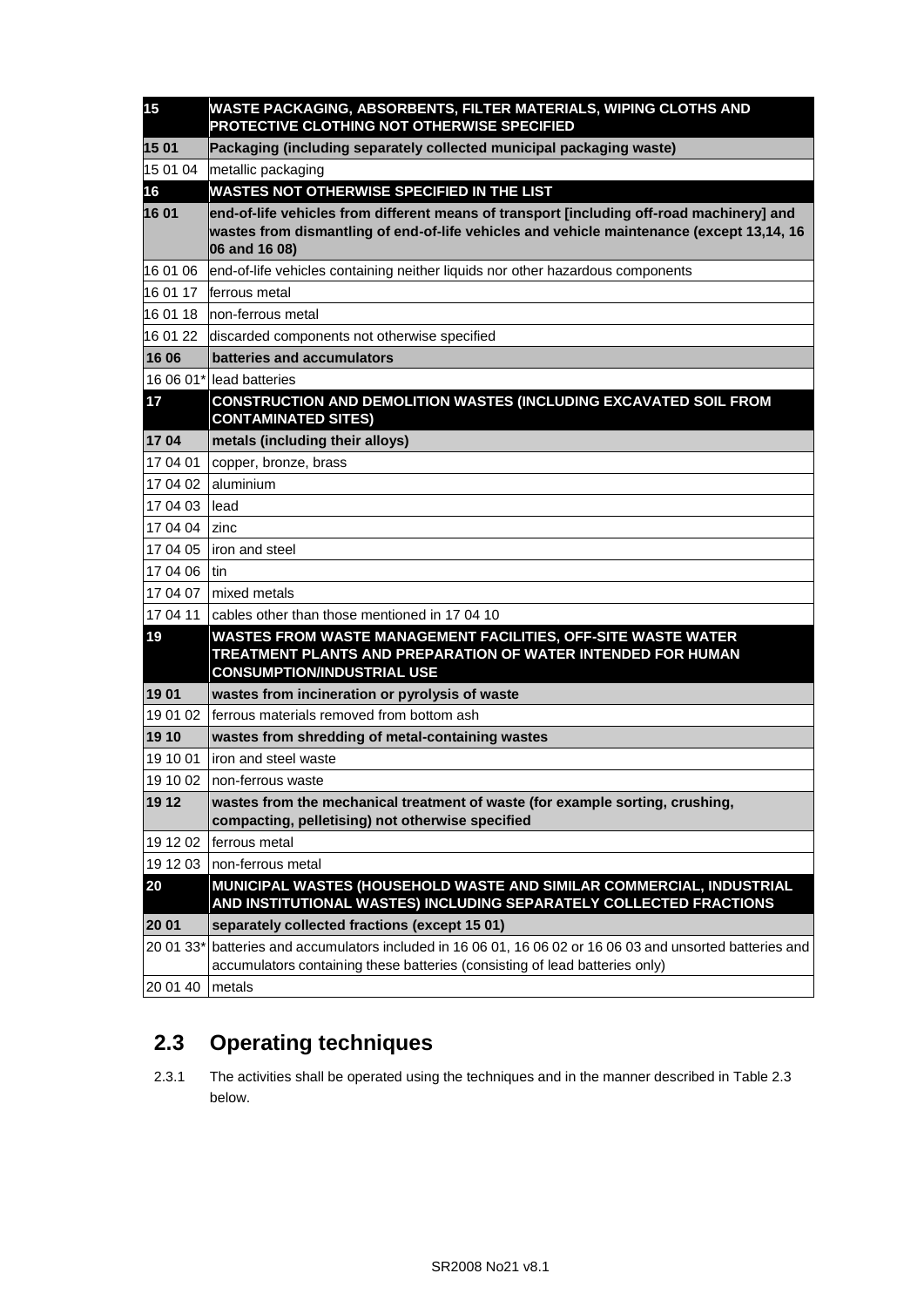#### **Table 2.3 Operating techniques**

- 1. Uncontaminated ferrous metal wastes or alloys and uncontaminated non-ferrous metal wastes shall be stored on hard standing or an impermeable surface. All other wastes shall be stored on an impermeable surface with sealed drainage system.
- 2. All wastes shall be treated on an impermeable surface with sealed drainage system.
- 3. Lead acid batteries shall be stored in containers with an impermeable, acid resistant base and a cover to prevent ingress of water.

#### **2.4 The site**

- 2.4.1 The activities shall not extend beyond the site, being the land shown edged in green on the site plan attached to the permit.
- 2.4.2 The activities shall not be carried out within 500 metres of a European Site or a SSSI.
- 2.4.3 The activities shall not be carried out within 50m of any well spring or borehole used for the supply of water for human consumption. This must include private water supplies.

#### **2.5 Technical Requirements**

2.5.1 Hazardous waste shall not be mixed, either with a different category of hazardous waste or with other waste, substances or materials, unless it is authorised by table 2.1 and appropriate measures are taken.

## **3 – Emissions and monitoring**

#### **3.1 Emissions of substances not controlled by emission limits**

- 3.1.1 Emissions of substances not controlled by emission limits (excluding odour) shall not cause pollution. The operator shall not be taken to have breached this rule if appropriate measures, including, but not limited to, those specified in any approved emissions management plan, have been taken to prevent or where that is not practicable, to minimise, those emissions.
- 3.1.2 The operator shall:
	- (a) if notified by Natural Resources Wales that the activities are giving rise to pollution, submit to Natural Resources Wales for approval within the period specified, an emissions management plan;
	- (b) implement the approved emissions management plan, from the date of approval, unless otherwise agreed in writing by Natural Resources Wales.
- 3.1.3 All liquids in containers, whose emission to water or land could cause pollution, shall be provided with secondary containment, unless the operator has used other appropriate measures to prevent or where that is not practicable, to minimise, leakage and spillage from the primary container.

#### **3.2 Odour**

- 3.2.1 Emissions from the activities shall be free from odour at levels likely to cause pollution outside the site, as perceived by an authorised officer of Natural Resources Wales, unless the operator has used appropriate measures, including, but not limited to, those specified in any approved odour management plan, to prevent or where that is not practicable, to minimise, the odour.
- 3.2.2 The operator shall:
	- (a) if notified by Natural Resources Wales that the activities are giving rise to pollution outside the site due to odour, submit to Natural Resources Wales for approval within the period specified, an odour management plan;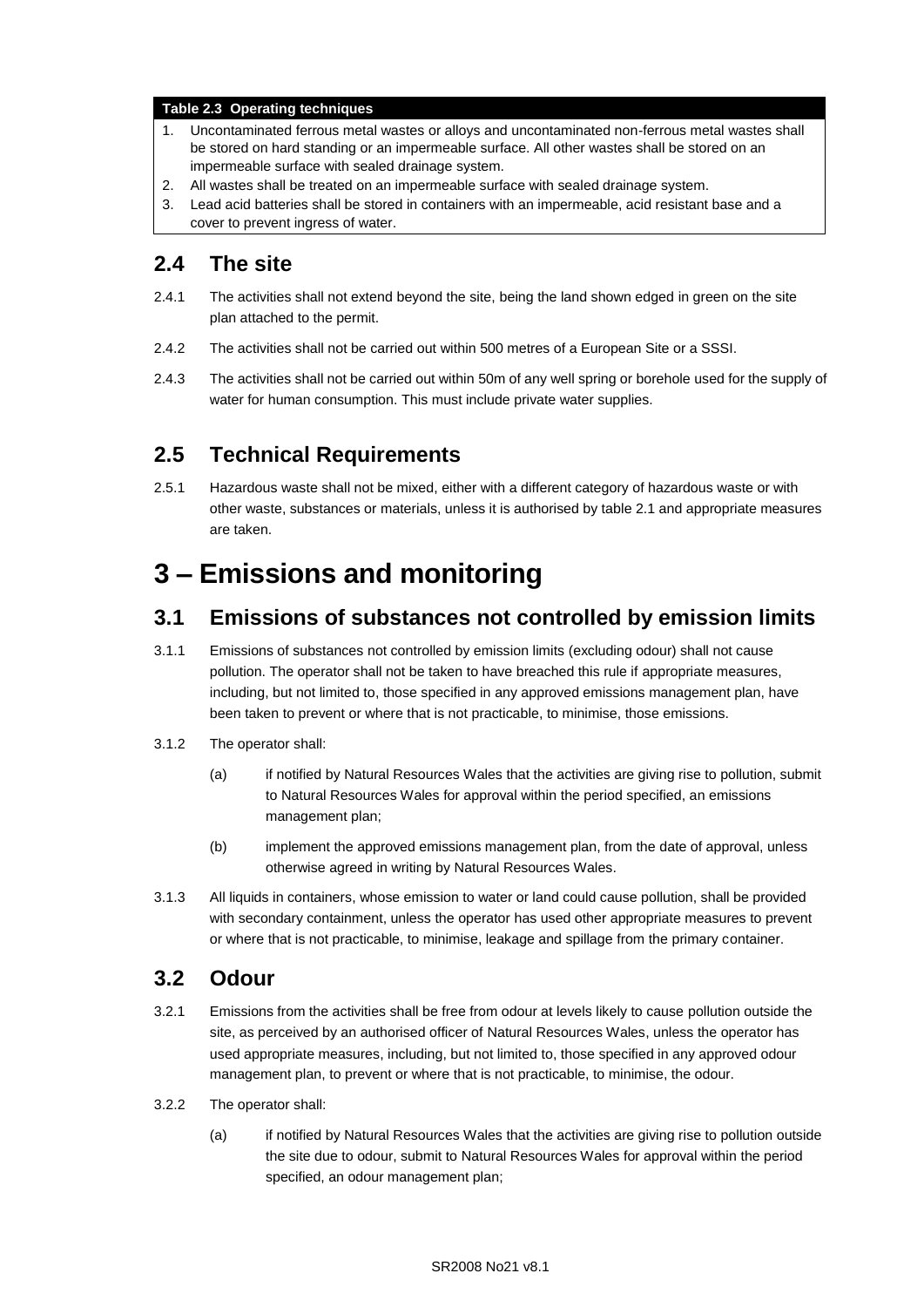(b) implement the approved odour management plan, from the date of approval, unless otherwise agreed in writing by Natural Resources Wales.

#### **3.3 Noise and vibration**

- 3.3.1 Emissions from the activities shall be free from noise and vibration at levels likely to cause pollution outside the site, as perceived by an authorised officer of Natural Resources Wales, unless the operator has used appropriate measures, including, but not limited to, those specified in any approved noise and vibration management plan, to prevent or where that is not practicable, to minimise, the noise and vibration.
- 3.3.2 The operator shall:
	- (a) if notified by Natural Resources Wales that the activities are giving rise to pollution outside the site due to noise and vibration, submit to Natural Resources Wales for approval within the period specified, a noise and vibration management plan;
	- (b) implement the approved noise and vibration management plan, from the date of approval, unless otherwise agreed in writing by Natural Resources Wales.

### **3.4 Fire**

- 3.4.1 The operator shall manage and operate the activities in accordance with a written fire prevention plan using the current, relevant fire prevention plan guidance.
- 3.4.2 The operator shall:
	- (a) if notified by Natural Resources Wales that the activities could cause a fire risk, submit to Natural Resources Wales a fire prevention plan which identifies and minimises the risks of fire;
	- (b) operate the activity in accordance with the fire prevention plan, from the date of submission, unless otherwise agreed in writing by Natural Resources Wales.

# **4 – Information**

#### **4.1 Records**

- 4.1.1 All records required to be made by these standard rules shall:
	- (a) be legible;
	- (b) be made as soon as reasonably practicable;
	- (c) if amended, be amended in such a way that the original and any subsequent amendments remain legible or are capable of retrieval; and
	- (d) be retained, unless otherwise agreed by Natural Resources Wales, for at least 6 years from the date when the records were made, or in the case of the following records until permit surrender:
		- (i) off-site environmental effects; and
		- (ii) matters which affect the condition of land and groundwater.
- 4.1.2 The operator shall keep on site all records, plans and the management system required to be maintained by these standard rules, unless otherwise agreed in writing by Natural Resources Wales.

#### **4.2 Reporting**

4.2.1 The operator shall send all reports and notifications required by these standard rules to Natural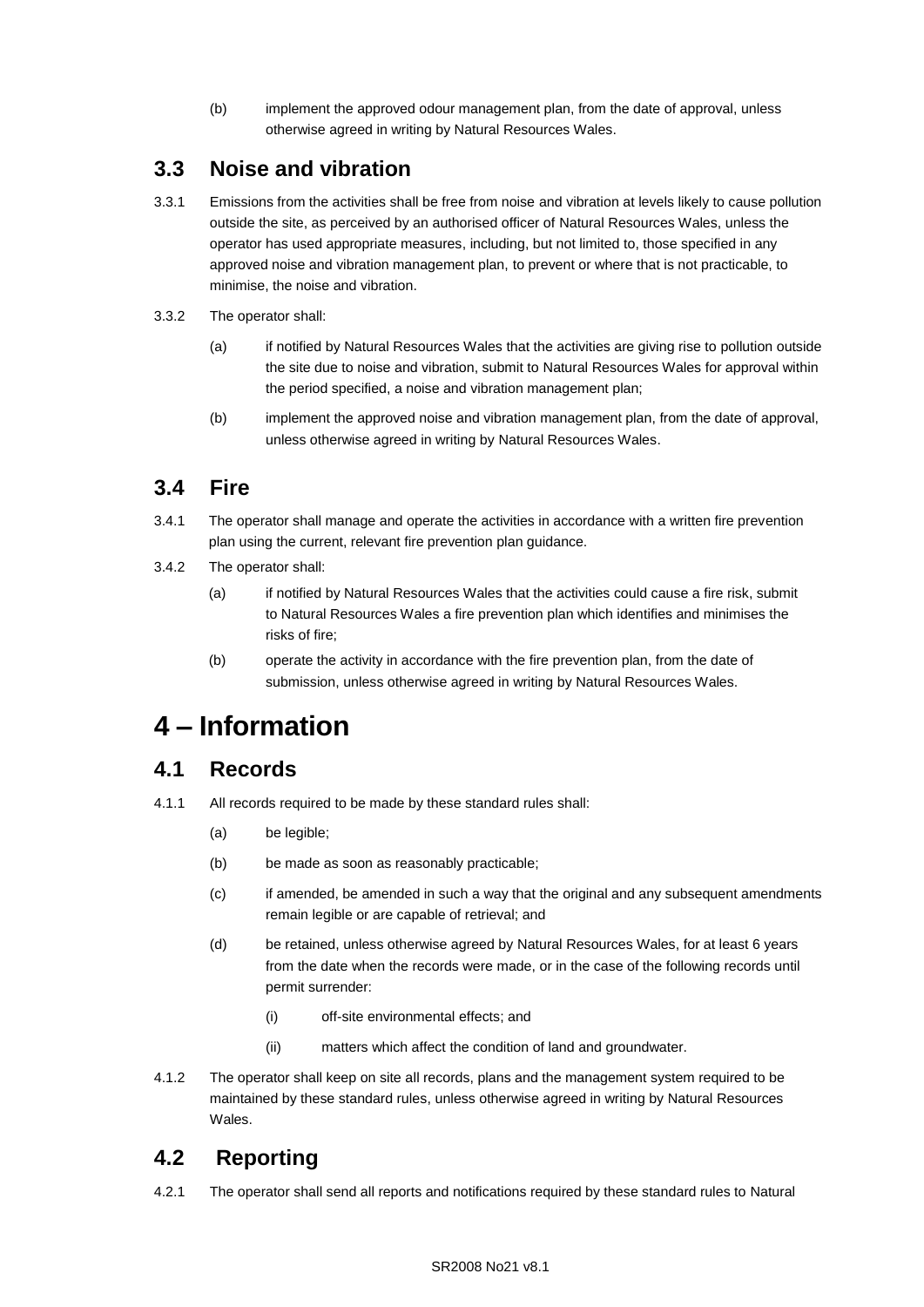Resources Wales using the contact details supplied in writing by Natural Resources Wales.

4.2.2 Within one month of the end of each year, the operator shall submit to Natural Resources Wales using the form made available for the purpose, the information specified on the form relating to the site and the waste accepted and removed from it during the previous year.

#### **4.3 Notifications**

- 4.3.1 Natural Resources Wales shall be notified without delay following the detection of:
	- (a) any malfunction, breakdown or failure of equipment or techniques, accident or emission of a substance not controlled by an emission limit which has caused, is causing or may cause significant pollution;
	- (b) the breach of a limit specified in these standard rules; or
	- (c) any significant adverse environmental effects.
- 4.3.2 Written confirmation of actual or potential pollution incidents and breaches of emission limits shall be submitted within 24 hours.
- 4.3.3 Where Natural Resources Wales has requested in writing that it shall be notified when the operator is to undertake monitoring and/or spot sampling, the operator shall inform Natural Resources Wales when the relevant monitoring and/or spot sampling is to take place. The operator shall provide this information to Natural Resources Wales at least 14 days before the date the monitoring is to be undertaken.
- 4.3.4 Natural Resources Wales shall be notified within 14 days of the occurrence of the following matters except where such disclosure is prohibited by Stock Exchange rules:
	- a) Where the operator is a registered company:
		- any change in the operator's trading name, registered name or registered office address; and
		- any steps taken with a view to the operator going into administration, entering into a company voluntary arrangement or being wound up.
	- b) Where the operator is a corporate body other than a registered company:
		- any change in the operator's name or address; and
		- any steps taken with a view to the dissolution of the operator.
	- c) In any other case:
		- the death of any of the named operators (where the operator consists of more than one named individual);
		- any change in the operator's name(s) or address(es); and
		- any steps taken with a view to the operator, or any one of them, going into bankruptcy, entering into a composition or arrangement with creditors, or, in the case them being in a partnership, dissolving the partnership.

#### **4.4 Interpretation**

- 4.4.1 In these standard rules the expressions listed below shall have the meaning given.
- 4.4.2 In these standard rules references to reports and notifications mean written reports and notifications, except when reference is being made to notification being made "without delay", in which case it may be provided by telephone.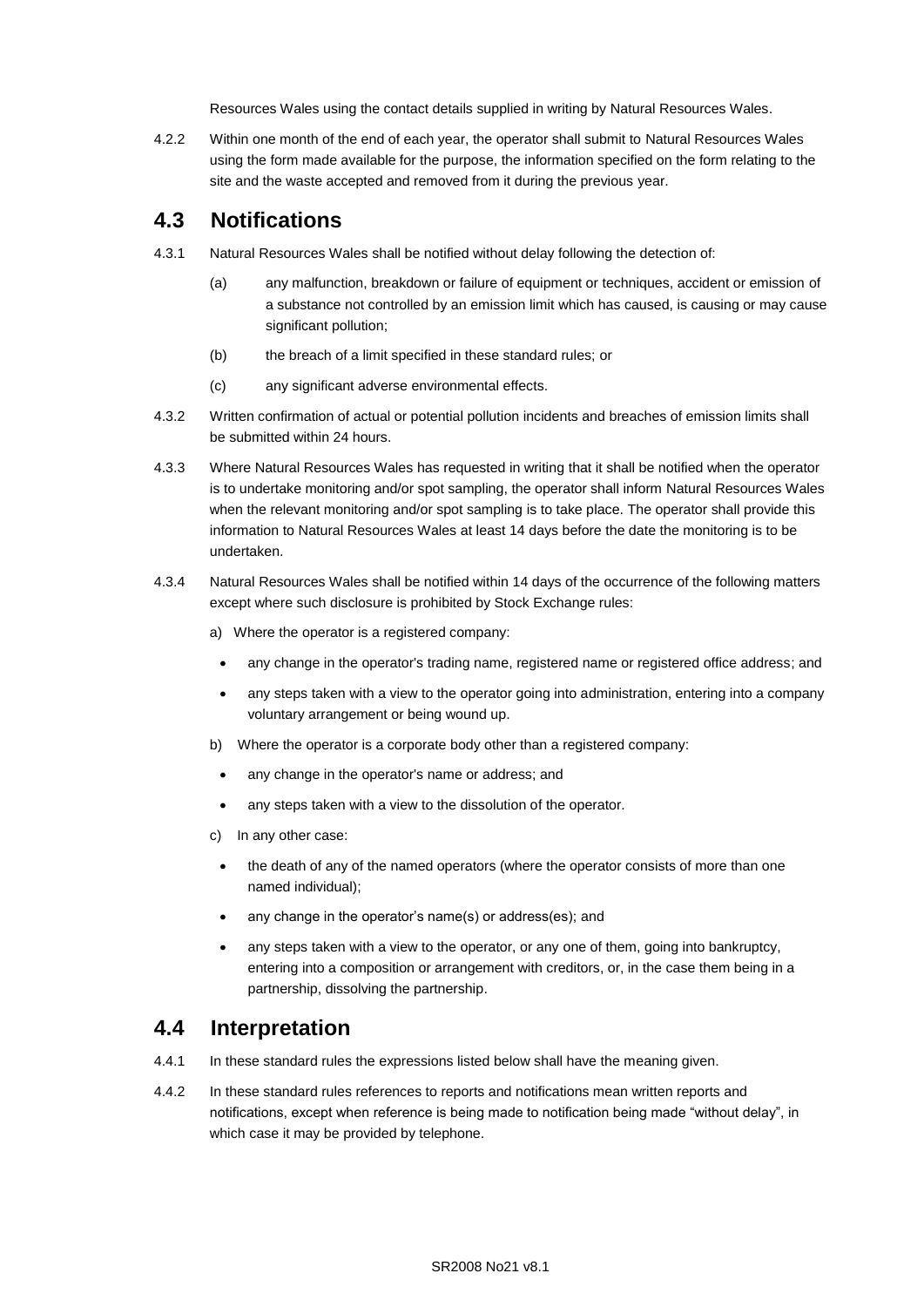*"accident"* means an accident that may result in pollution.

*"Annex II"* means Annex II to Directive 2008/98/EC of the European Parliament and of the Council on waste.

*"authorised officer*" means any person authorised by Natural Resources Wales under section 108(1) of The Environment Act 1995 to exercise, in accordance with the terms of any such authorisation, any power specified in Section 108(4) of that Act*.*

*"baling"* means baling that utilises a hydraulic machine that using compressive forces compacts various materials into regular-shaped dense bales (typically a cube). Bales may be belted with straps or steel wire to keep the bale in its compacted state; although for most metal bales this is not necessary. Baled scrap metal may be easier to handle, store and transport than loose scrap.

*"compacting"* means compacting involving the flattening or crushing of compactable metal wastes (typically depolluted end-of-life vehicles) to aid storage and economic transportation to the scrap processor; it is often a preparation for shredding. Compacting may be achieved using a waste handler's loading shovel (known as 'tapping') or specially-designed hydraulic flattener.

*"emissions of substances not controlled by emission limits"* means emissions of substances to air, water or land from the activities, either from emission points specified in these standard rules or from other localised or diffuse sources, which are not controlled by an emission limit.

*"European Site*" means Special Area of Conservation or candidate Special Area of Conservation or Special Protection Area or proposed Special Protection Area in England and Wales, within the meaning of Council Directives 79/409/EEC on the conservation of wild birds and 92/43/EEC on the conservation of natural habitats and of wild flora and fauna and the Conservation (Natural Habitats &c) Regulations 1994. Internationally designated Ramsar sites are dealt with in the same way as European sites as a matter of government policy and for the purpose of these rules will be considered as a European Site.

"*grading*" means the sorting of metals to industry-agreed specifications ready for use, without the need for further treatment, by the end consumer to manufacture new metals.

*"groundwater"* means all water, which is below the surface of the ground in the saturation zone and in direct contact with the ground or subsoil.

*"hazardous property"* has the meaning in Annex lll of the Waste Framework Directive.

*"hazardous substance"* means a substance classified as hazardous as a consequence of fulfilling the criteria laid down in parts 2 to 5 of Annex I to Regulation (EC) No 1272/2008.

*"hazardous waste"* has the meaning given in the Hazardous Waste (Wales) Regulations 2005 (as amended).

*"impermeable surface"* means a surface or pavement constructed and maintained to a standard sufficient to prevent the transmission of liquids beyond the pavement surface, and should be read in conjunction with the term "sealed drainage system" (below).

*"Natural Resources Wales"* means the Natural Resources Body for Wales established by article 3 of the Natural Resources Body for Wales (Establishment) Order 2012. The Natural Resources Body for Wales (Functions) Order 2013 transferred the relevant functions of the Countryside Council for Wales, and functions of the Environment Agency and the Forestry Commission in Wales to the Natural Resources Body for Wales.

*"pollution"* means emissions as a result of human activity which may—

- (a) be harmful to human health or the quality of the environment,
- (b) cause offence to a human sense,
- (c) result in damage to material property, or
- (d) impair or interfere with amenities and other legitimate uses of the environment.

"*quarter*" means a calendar year quarter commencing on 1 January, 1 April, 1 July or 1 October.